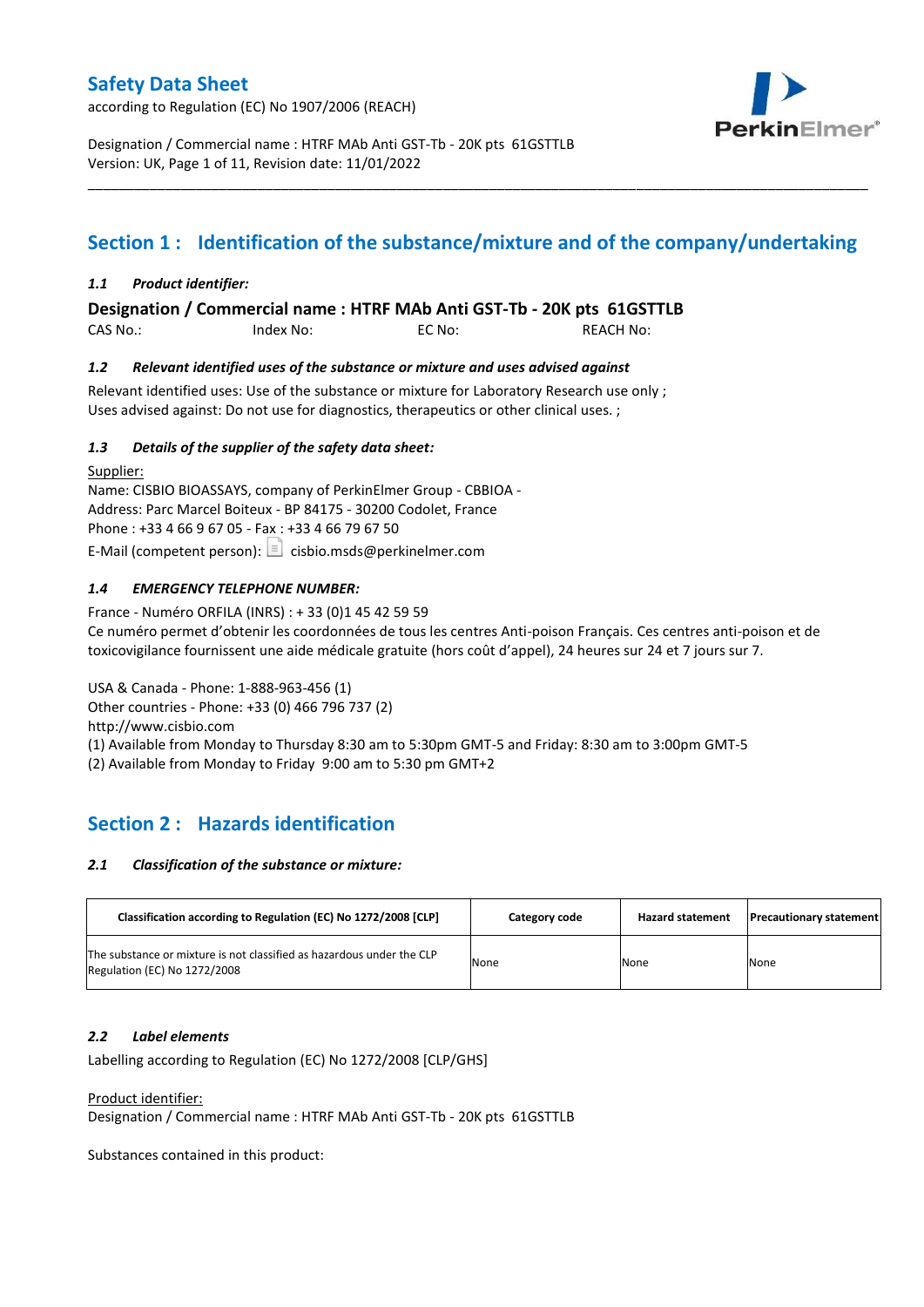according to Regulation (EC) No 1907/2006 (REACH)



Designation / Commercial name : HTRF MAb Anti GST-Tb - 20K pts 61GSTTLB Version: UK, Page 2 of 11, Revision date: 11/01/2022

Hazard pictograms

Signal word:

Hazard and precautionary statements:

#### *2.3 Other hazards*

The mixture does not contain substances classified as 'Substances of Very High Concern' (SVHC) >= 0.1% published by the European CHemicals Agency (ECHA) under article 57 of REACH. The mixture satisfies neither the PBT nor the vPvB criteria for mixtures in accordance with annexe XIII of the REACH regulations EC 1907/2006. ; Adverse human health effects and symptoms:

\_\_\_\_\_\_\_\_\_\_\_\_\_\_\_\_\_\_\_\_\_\_\_\_\_\_\_\_\_\_\_\_\_\_\_\_\_\_\_\_\_\_\_\_\_\_\_\_\_\_\_\_\_\_\_\_\_\_\_\_\_\_\_\_\_\_\_\_\_\_\_\_\_\_\_\_\_\_\_\_\_\_\_\_\_\_\_\_\_\_\_\_\_\_\_\_\_\_\_\_\_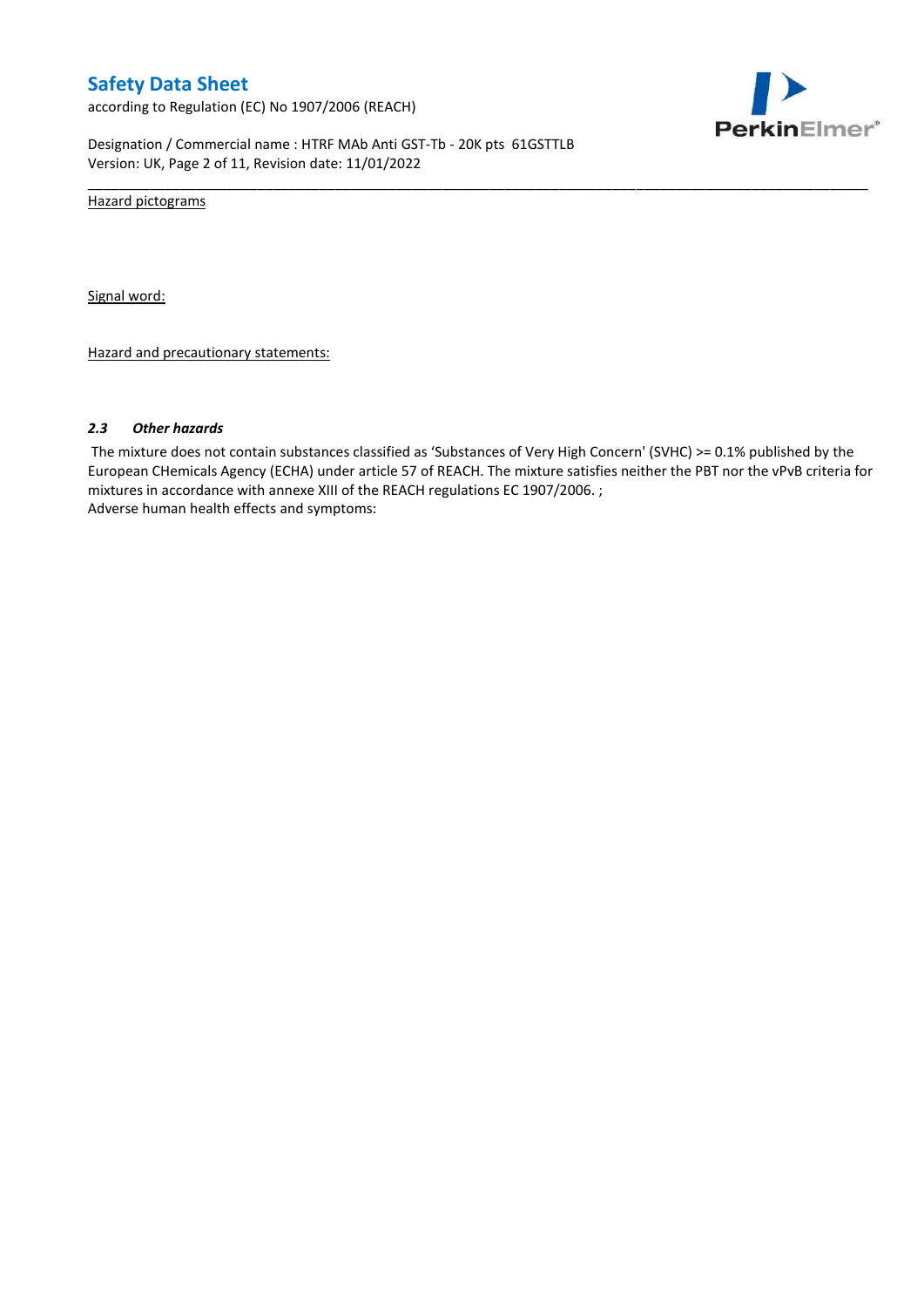according to Regulation (EC) No 1907/2006 (REACH)



Designation / Commercial name : HTRF MAb Anti GST-Tb - 20K pts 61GSTTLB Version: UK, Page 3 of 11, Revision date: 11/01/2022

# **Section 3 : Composition/information on ingredients**

### *3.2 Mixtures*

Hazardous ingredients:

This mixture does not contain any hazardous substances at the concentration limits given in Regulation (EC) No. 1272/2008 and OSHA Hazard Communication Standard 29 CFR 1910.1200.

\_\_\_\_\_\_\_\_\_\_\_\_\_\_\_\_\_\_\_\_\_\_\_\_\_\_\_\_\_\_\_\_\_\_\_\_\_\_\_\_\_\_\_\_\_\_\_\_\_\_\_\_\_\_\_\_\_\_\_\_\_\_\_\_\_\_\_\_\_\_\_\_\_\_\_\_\_\_\_\_\_\_\_\_\_\_\_\_\_\_\_\_\_\_\_\_\_\_\_\_\_

Additional information:

Full text of H- and EUH-phrases: see SECTION 16.

# **Section 4 : First aid measures**

### *4.1 Description of first aid measures*

**General information**:Do not leave affected person unattended. ; Remove affected person from the danger area and lay down. ;

**Following inhalation**:In case of respiratory tract irritation, consult a physician. ; Provide fresh air. ;

**Following skin contact**:After contact with skin, wash immediately with water ; Remove contaminated clothing ;

**Following eye contact**:After contact with the eyes, rinse with water with the eyelids open for a sufficient length of time, then consult an ophthalmologist immediately. ;

**Following ingestion**:Do NOT induce vomiting. ; Give nothing to eat or drink. ; If accidentally swallowed rinse the mouth with plenty of water (only if the person is conscious) and obtain immediate medical attention. ; **Self-protection of the first aider**:

#### *4.2 Most important symptoms and effects, both acute and delayed*

Symptoms:No known symptoms to date. ; Effects:

#### *4.3 Indication of any immediate medical attention and special treatment needed*

Notes for the doctor:

## **Section 5 : Firefighting measures**

#### *5.1 Extinguishing media:*

**Suitable extinguishing media**:This product is not flammable. Use extinguishing agent suitable for type of surrounding fire ;

### *5.2 Special hazards arising from the substance or mixture*

Hazardous combustion products:/

### *5.3 Advice for fire-fighters*

Wear Protective clothing.;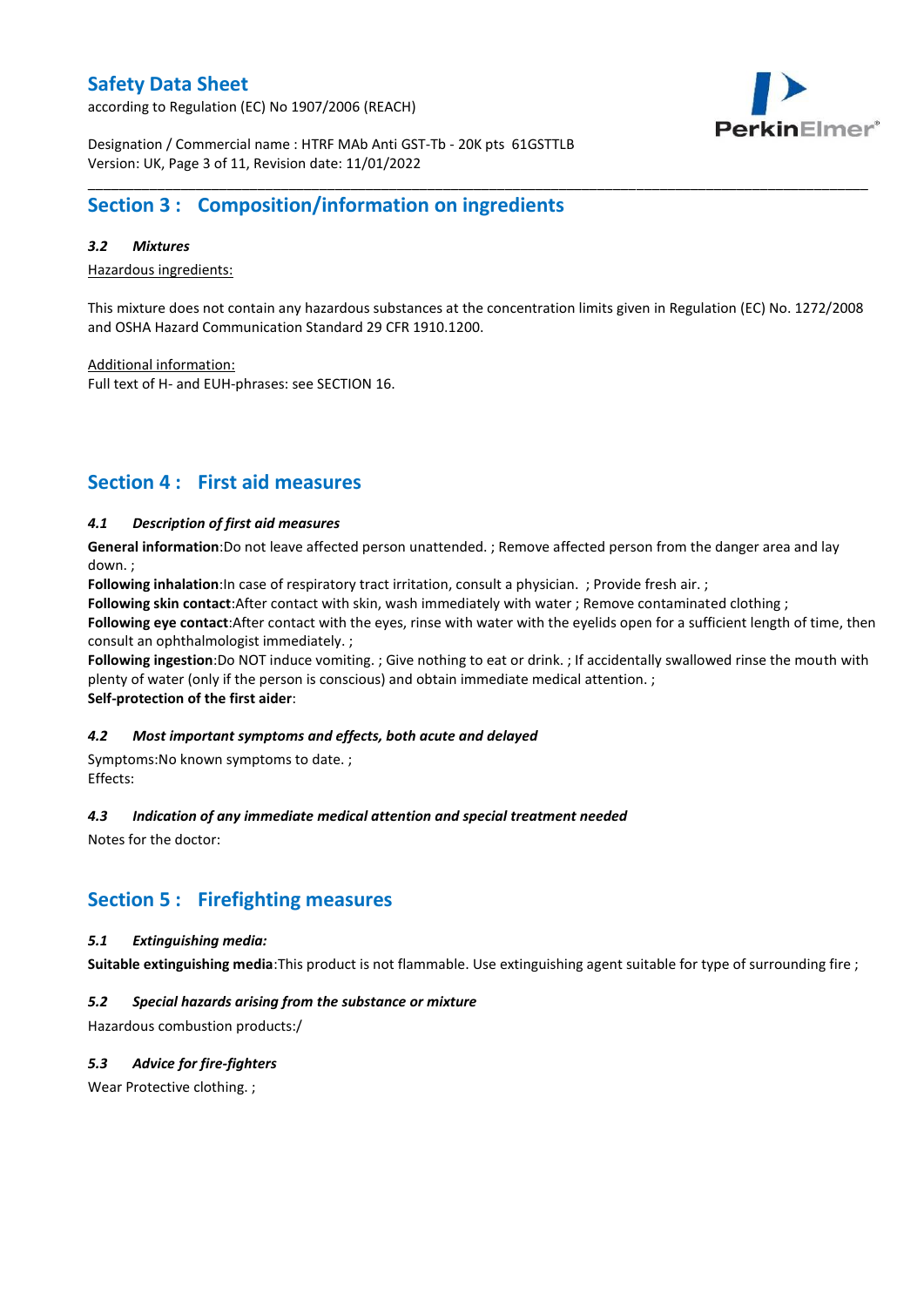according to Regulation (EC) No 1907/2006 (REACH)



Designation / Commercial name : HTRF MAb Anti GST-Tb - 20K pts 61GSTTLB Version: UK, Page 4 of 11, Revision date: 11/01/2022

# **Section 6 : Accidental release measures**

### *6.1 Personal precautions, protective equipment and emergency procedures*

Emergency procedures: Provide adequate ventilation. ; Emergency procedures: Remove persons to safety. ; Personal precautions: Use personal protection equipment (see section 8). ;

\_\_\_\_\_\_\_\_\_\_\_\_\_\_\_\_\_\_\_\_\_\_\_\_\_\_\_\_\_\_\_\_\_\_\_\_\_\_\_\_\_\_\_\_\_\_\_\_\_\_\_\_\_\_\_\_\_\_\_\_\_\_\_\_\_\_\_\_\_\_\_\_\_\_\_\_\_\_\_\_\_\_\_\_\_\_\_\_\_\_\_\_\_\_\_\_\_\_\_\_\_

### *6.2 Environmental precautions*

Do not allow to enter into surface water or drains. ; Ensure all waste water is collected and treated via a waste water treatment plant. ;

### *6.3 Methods and material for containment and cleaning up*

For cleaning up:Suitable material for taking up: Absorbing material, organic ; Other information:

### *6.4 Reference to other sections*

Additional information:

# **Section 7 : Handling and storage**

### *7.1 Precautions for safe handling*

#### Protective measures:

Advice on safe handling:Avoid contact with skin, eyes and clothes. ; Avoid: Eye contact ; Avoid: Generation/formation of aerosols ; Avoid: Skin contact ; Avoid: inhalation ; In the immediate working surroundings there must be: Emergency shower installed ; In the immediate working surroundings there must be: Provide eye shower and label its location conspicuously ; Wash contaminated clothing immediately. ;

Fire preventions:

Do not eat, drink or smoke in areas where reagents are handled. ; Do not pipet by mouth ; Wear suitable one-way gloves at work ;

Advice on general occupational hygiene

Handle in accordance with good industrial hygiene and safety practice ; Observe technical data sheet. ; Remove contaminated, saturated clothing. ; Wash hands before breaks and after work. ;

### *7.2 Conditions for safe storage, including any incompatibilities*

Technical measures and storage conditions: Requirements for storage rooms and vessels:Keep container tightly closed. ; Keep-store only in original container or in properly labeled containers ; Hints on storage assembly: Materials to avoid: Further information on storage conditions:

### *7.3 Specific end uses:*

Recommendations on specific end uses: Observe technical data sheet. ;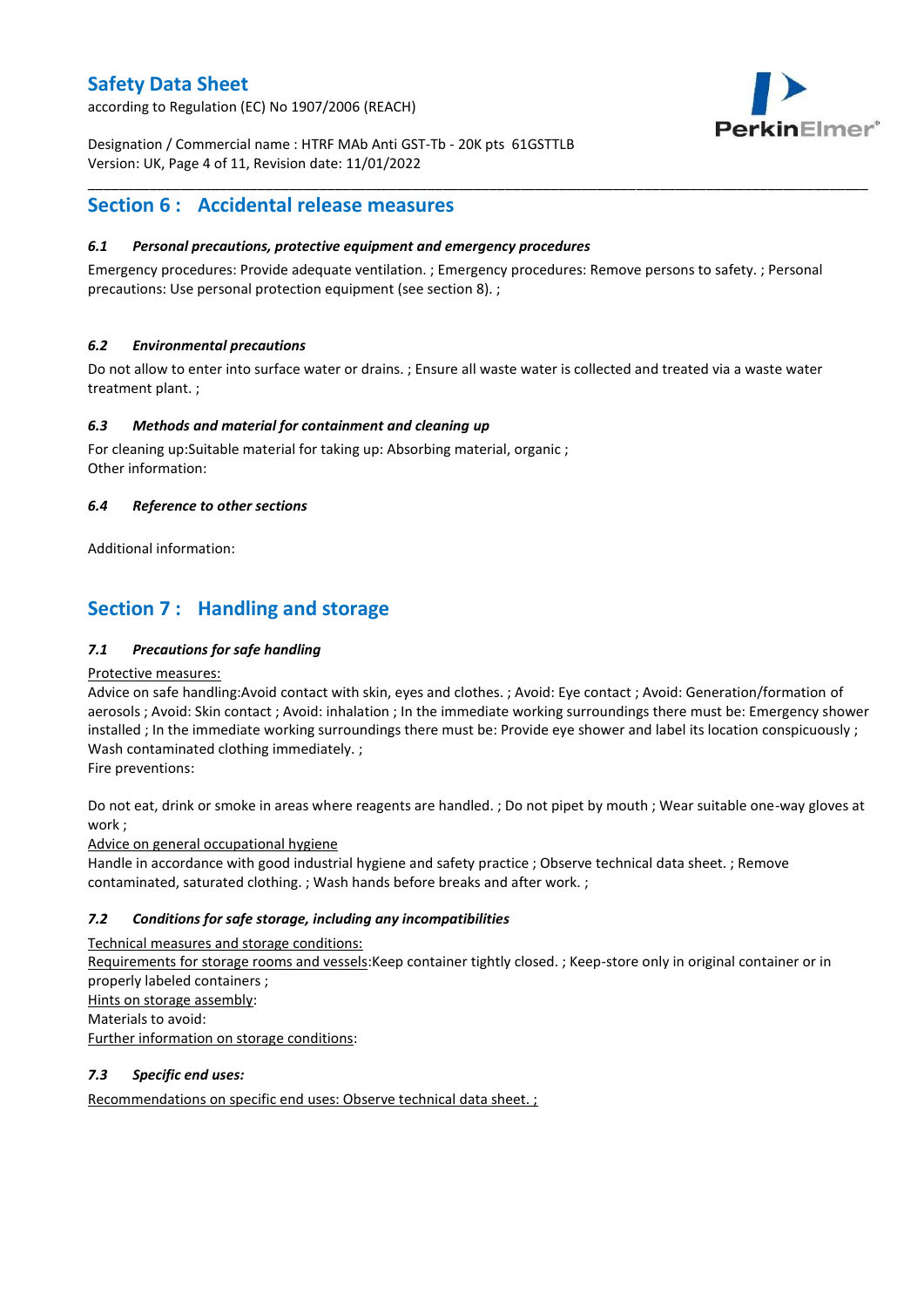according to Regulation (EC) No 1907/2006 (REACH)



Designation / Commercial name : HTRF MAb Anti GST-Tb - 20K pts 61GSTTLB Version: UK, Page 5 of 11, Revision date: 11/01/2022

\_\_\_\_\_\_\_\_\_\_\_\_\_\_\_\_\_\_\_\_\_\_\_\_\_\_\_\_\_\_\_\_\_\_\_\_\_\_\_\_\_\_\_\_\_\_\_\_\_\_\_\_\_\_\_\_\_\_\_\_\_\_\_\_\_\_\_\_\_\_\_\_\_\_\_\_\_\_\_\_\_\_\_\_\_\_\_\_\_\_\_\_\_\_\_\_\_\_\_\_\_

# **Section 8 : Exposure controls/personal protection**

### *8.1 Control parameters*

Preliminary remark:

- 8.1.1 Occupational exposure limits:
	- France
	- Spain
	- **•** Germany
	- Italia
	- Greece
	- $\bullet$  UK
	- OSHA (USA)
- 8.1.2 Biological limit values (Germany):
- 8.1.3 Exposure limits at intended use (Germany):
- 8.1.4 DNEL/PNEC-values:
	- DNEL worker
	- DNEL consumer

DNEL remark:

• PNEC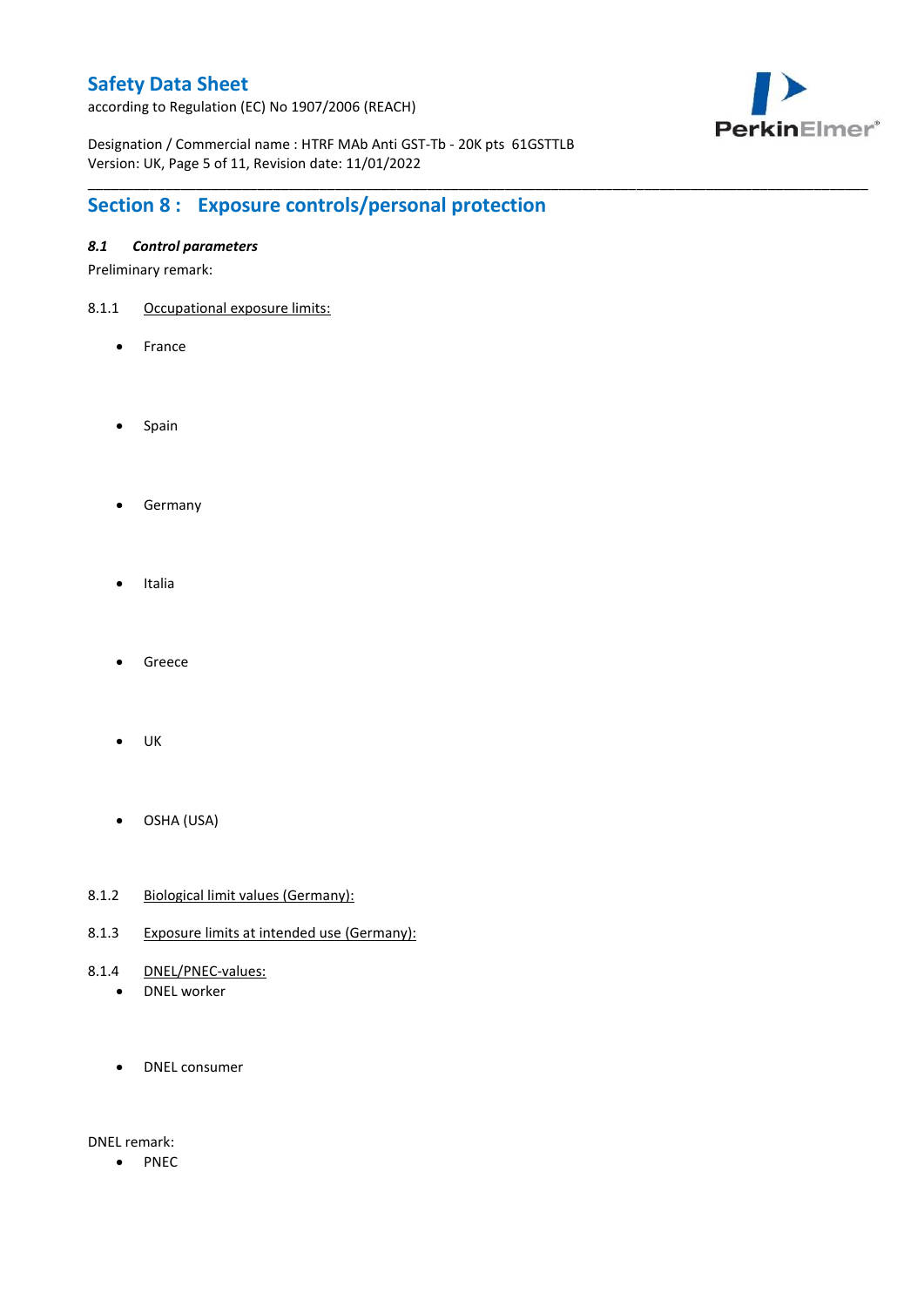according to Regulation (EC) No 1907/2006 (REACH)



Designation / Commercial name : HTRF MAb Anti GST-Tb - 20K pts 61GSTTLB Version: UK, Page 6 of 11, Revision date: 11/01/2022

PNEC remark: Control parameters remark:

#### *8.2 Exposure controls*

- 8.2.1 Appropriate engineering controls:
- 8.2.2 Personal protective equipment:

**Eye / Face protection**: Safety glasses with side-shields ;

**Skin protection**:Gloves ; Laboratory coats ;

**Respiratory protection**:Ensure adequate ventilation ;

**Thermal hazards**:

8.2.3 Environmental exposure controls:

# **Section 9 : Physical and chemical properties**

#### *9.1 Information on basic physical and chemical properties*

### Appearance

| Physical state        | Solid  |
|-----------------------|--------|
| Colour                | White; |
| Odour                 |        |
| Odour threshold (ppm) |        |

\_\_\_\_\_\_\_\_\_\_\_\_\_\_\_\_\_\_\_\_\_\_\_\_\_\_\_\_\_\_\_\_\_\_\_\_\_\_\_\_\_\_\_\_\_\_\_\_\_\_\_\_\_\_\_\_\_\_\_\_\_\_\_\_\_\_\_\_\_\_\_\_\_\_\_\_\_\_\_\_\_\_\_\_\_\_\_\_\_\_\_\_\_\_\_\_\_\_\_\_\_

|                                                             |                                           | Value | Concentration<br>(mol/L) | Method | Temperature (°C) | Pressure (kPa) | Remark |
|-------------------------------------------------------------|-------------------------------------------|-------|--------------------------|--------|------------------|----------------|--------|
| pH                                                          |                                           |       |                          |        |                  |                |        |
| Melting point (°C)                                          |                                           |       |                          |        |                  |                |        |
| Freezing point (°C)                                         |                                           |       |                          |        |                  |                |        |
| Initial boiling point/boiling range (°C)                    |                                           |       |                          |        |                  |                |        |
| Flash point (°C)                                            |                                           |       |                          |        |                  |                |        |
| Evaporation rate (kg/m <sup>2</sup> /h)                     |                                           |       |                          |        |                  |                |        |
| Flammability (type: ) (%)                                   |                                           |       |                          |        |                  |                |        |
| Upper/lower<br>flammability or explosive<br>limits          | Upper explosive limit<br>(%)              |       |                          |        |                  |                |        |
|                                                             | Lower explosive limit (%)                 |       |                          |        |                  |                |        |
| Vapour pressure (kPa)                                       |                                           |       |                          |        |                  |                |        |
| Vapour density (g/cm <sup>3</sup> )                         |                                           |       |                          |        |                  |                |        |
|                                                             | Density (g/cm <sup>3</sup> )              |       |                          |        |                  |                |        |
| Densities                                                   | Relative density (g/cm <sup>3</sup> )     |       |                          |        |                  |                |        |
|                                                             | Bulk density (g/cm <sup>3</sup> )         |       |                          |        |                  |                |        |
|                                                             | Critical density (g/cm <sup>3</sup> )     |       |                          |        |                  |                |        |
| Solubility (Type: ) (g/L)                                   |                                           |       |                          |        |                  |                |        |
| Partition coefficient (log Pow)<br>n-octanol/water at pH :  |                                           |       |                          |        |                  |                |        |
| Auto-ignition temperature (°C)                              |                                           |       |                          |        |                  |                |        |
| Decomposition temperature (°C)<br>Decomposition energy : kJ |                                           |       |                          |        |                  |                |        |
| Viscosity                                                   | Viscosity, dynamic (poiseuille)           |       |                          |        |                  |                |        |
|                                                             | Viscosity, cinematic (cm <sup>3</sup> /s) |       |                          |        |                  |                |        |
| Oxidising properties                                        |                                           |       |                          |        |                  |                |        |
| <b>Explosive properties</b>                                 |                                           |       |                          |        |                  |                |        |

#### *9.2 Other information:*

No other relevant data available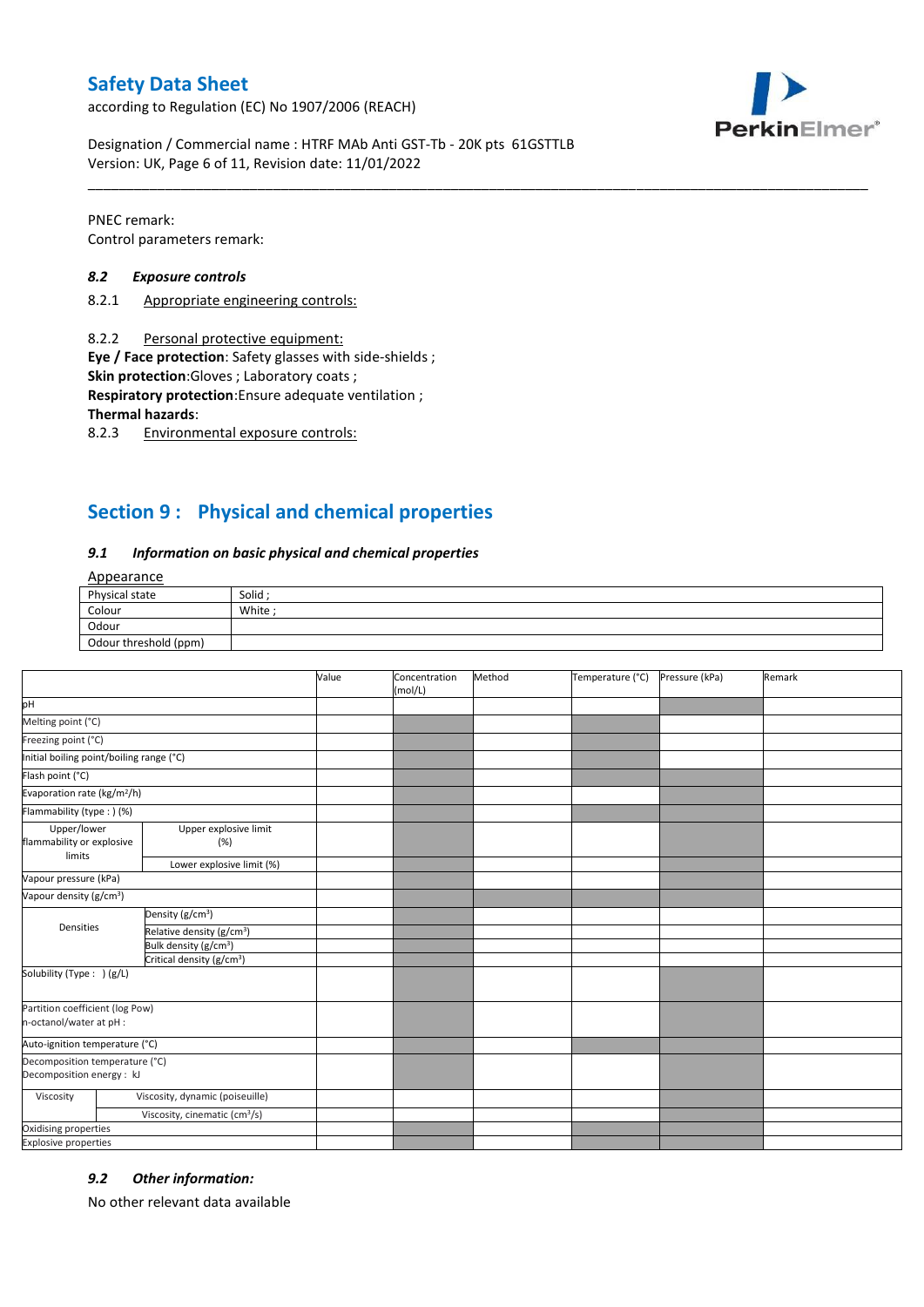according to Regulation (EC) No 1907/2006 (REACH)



Designation / Commercial name : HTRF MAb Anti GST-Tb - 20K pts 61GSTTLB Version: UK, Page 7 of 11, Revision date: 11/01/2022

### **Section 10 : Stability and reactivity**

- *10.1 Reactivity* This material is considered to be non-reactive under normal use conditions. ;
- *10.2 Chemical stability*
- *10.3 Possibility of hazardous reactions*
- *10.4 Conditions to avoid:*
- *10.5 Incompatible materials:*

#### *10.6 Hazardous decomposition products:*

Does not decompose when used for intended uses. ; Thermal decomposition can lead to the escape of irritating gases and vapors. ;

\_\_\_\_\_\_\_\_\_\_\_\_\_\_\_\_\_\_\_\_\_\_\_\_\_\_\_\_\_\_\_\_\_\_\_\_\_\_\_\_\_\_\_\_\_\_\_\_\_\_\_\_\_\_\_\_\_\_\_\_\_\_\_\_\_\_\_\_\_\_\_\_\_\_\_\_\_\_\_\_\_\_\_\_\_\_\_\_\_\_\_\_\_\_\_\_\_\_\_\_\_

### **Section 11 : Toxicological information**

Toxicokinetics, metabolism and distribution

#### *11.1 Information on toxicological effects*

#### **Substances**

**Acute toxicity**

Animal data: Acute oral toxicity:

Acute dermal toxicity:

Acute inhalative toxicity:

Practical experience / human evidence: Assessment / Classification: General Remark:

#### **Skin corrosion/irritation**

Animal data:

In-vitro skin test method: In-vitro skin test result: Assessment / Classification:

#### **Eye damage/irritation**

Animal data:

In vitro eye test method: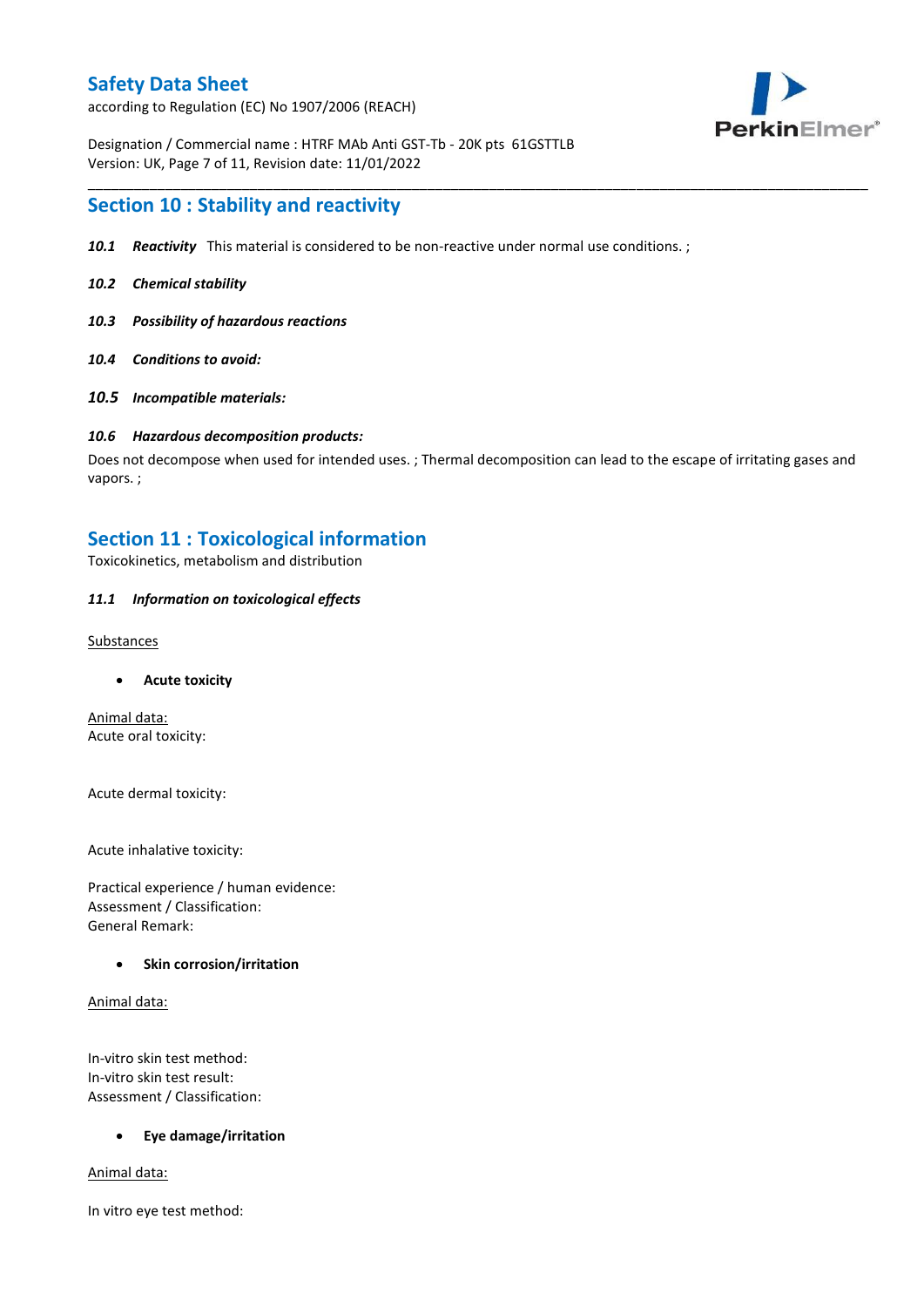according to Regulation (EC) No 1907/2006 (REACH)



Designation / Commercial name : HTRF MAb Anti GST-Tb - 20K pts 61GSTTLB Version: UK, Page 8 of 11, Revision date: 11/01/2022

In vitro eye test result: Assessment / Classification:

#### **CMR effects (carcinogenity, mutagenicity and toxicity for reproduction)**

\_\_\_\_\_\_\_\_\_\_\_\_\_\_\_\_\_\_\_\_\_\_\_\_\_\_\_\_\_\_\_\_\_\_\_\_\_\_\_\_\_\_\_\_\_\_\_\_\_\_\_\_\_\_\_\_\_\_\_\_\_\_\_\_\_\_\_\_\_\_\_\_\_\_\_\_\_\_\_\_\_\_\_\_\_\_\_\_\_\_\_\_\_\_\_\_\_\_\_\_\_

o Germ cell mutagenicity:

Animal data:

Assessment / Classification:

o Carcinogenicity

Practical experience / human evidence: Animal data:

Other information: Assessment / Classification:

o Reproductive toxicity

Practical experience / human evidence: Animal data:

Other information: Assessment / Classification:

Overall assessment on CMR properties:

- **Specific target organ toxicity (single exposure)**
	- o STOT SE 1 and 2

Animal data:

Other information:

o STOT SE 3

Practical experience / human evidence:

Other information: Assessment / Classification:

**Specific target organ toxicity (repeated exposure)**

Practical experience / human evidence: Animal data:

Assessment / Classification: Other information

**Aspiration hazard**

Practical experience / human evidence: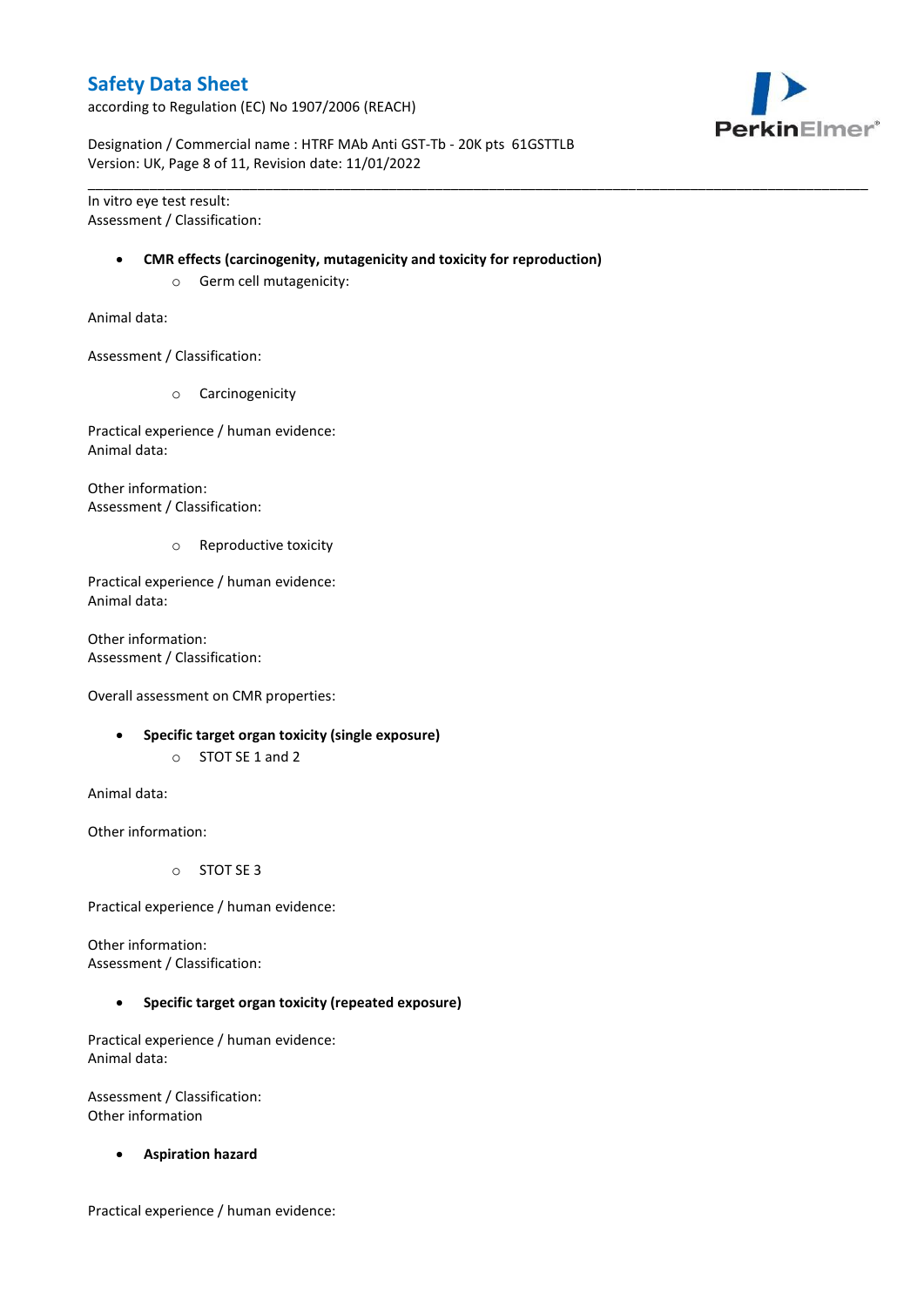according to Regulation (EC) No 1907/2006 (REACH)



Designation / Commercial name : HTRF MAb Anti GST-Tb - 20K pts 61GSTTLB Version: UK, Page 9 of 11, Revision date: 11/01/2022

Experimental data: viscosity data: see SECTION 9. Assessment / Classification: Remark:

11.1.1 Mixtures No toxicological information is available for the mixture itself

# **Section 12 : Ecological information**

In case that test data regarding one endpoint/differentiation exist for the mixture itself, the classification is carried out according to the substance criteria (excluding biodegradation and bioaccumulation). If no test data exist, the criteria for mixture classification has to be used (calculation method); in this case the toxicological data of the ingredients are shown.

\_\_\_\_\_\_\_\_\_\_\_\_\_\_\_\_\_\_\_\_\_\_\_\_\_\_\_\_\_\_\_\_\_\_\_\_\_\_\_\_\_\_\_\_\_\_\_\_\_\_\_\_\_\_\_\_\_\_\_\_\_\_\_\_\_\_\_\_\_\_\_\_\_\_\_\_\_\_\_\_\_\_\_\_\_\_\_\_\_\_\_\_\_\_\_\_\_\_\_\_\_

### *12.1 Aquatic toxicity:*

Acute (short-term) fish toxicity

Chronic (long-term) fish toxicity

Acute (short-term) toxicity to crustacea

Chronic (long-term) toxicity to crustacea

Acute (short-term) toxicity to algae and cyanobacteria

Toxicity to microorganisms and other aquatic plants / organisms

Assessment / Classification:

### *12.2 Persistence and degradability*

Biodegradation:

Abiotic Degradation:

Assessment / Classification:

#### *12.3 Bioaccumulative potential*

Bioconcentration factor (BCF):

*12.4 Mobility in soil*

### *12.5 Results of PBT and vPvB assessment*

#### *12.6 Other adverse effects:*

Additional ecotoxicological information: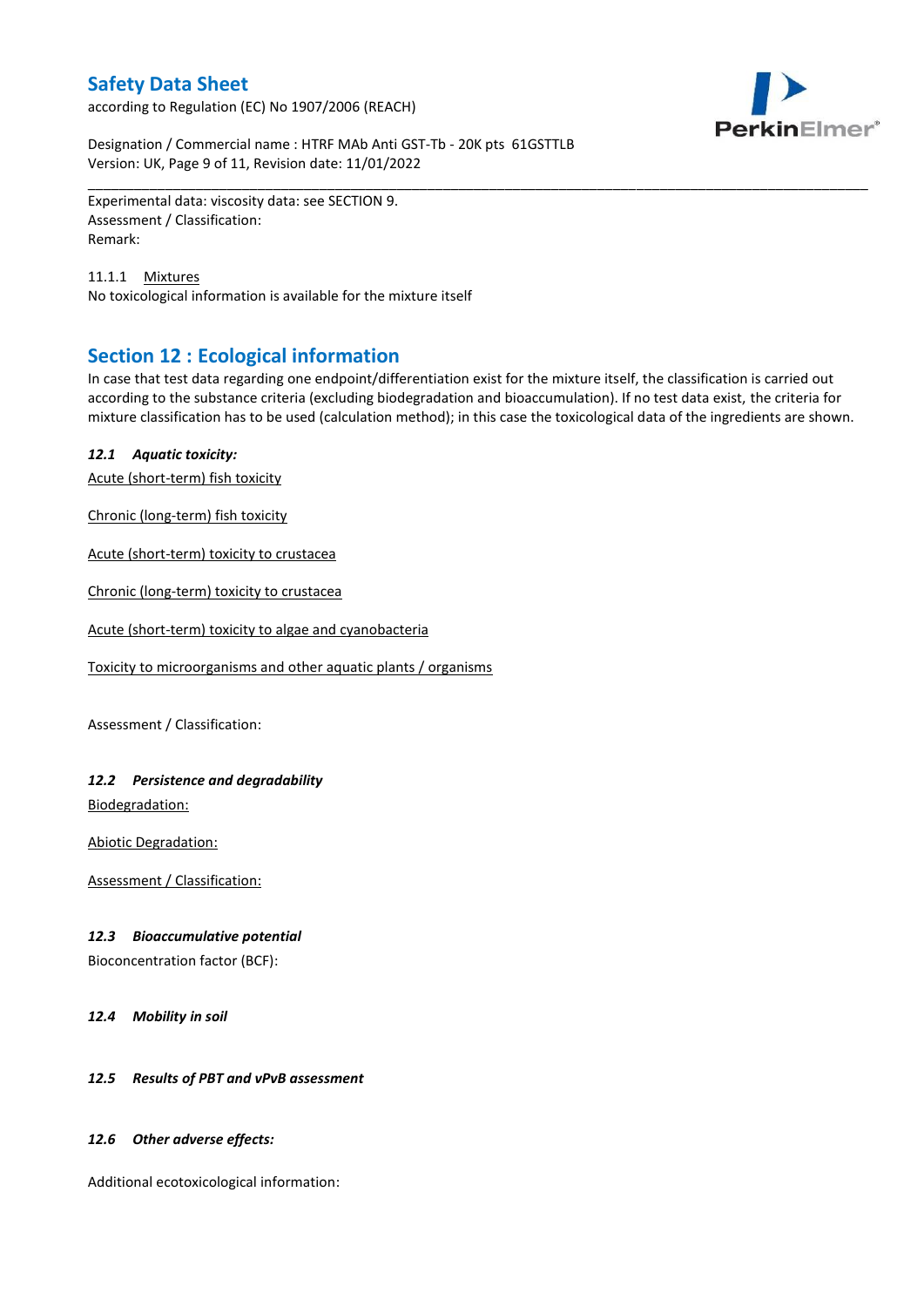according to Regulation (EC) No 1907/2006 (REACH)



Designation / Commercial name : HTRF MAb Anti GST-Tb - 20K pts 61GSTTLB Version: UK, Page 10 of 11, Revision date: 11/01/2022

# **Section 13 : Disposal considerations**

### *13.1 Waste treatment methods*

Waste treatment options:Dispose of waste according to applicable legislation. ;

# **Section 14 : Transport information**

ADR/RID/AND/IMDG/IATA

| UN No.                     |  |
|----------------------------|--|
| UN Proper shipping name    |  |
| Transport hazard class(es) |  |
| Hazard label(s)            |  |
|                            |  |
| Packing group              |  |

\_\_\_\_\_\_\_\_\_\_\_\_\_\_\_\_\_\_\_\_\_\_\_\_\_\_\_\_\_\_\_\_\_\_\_\_\_\_\_\_\_\_\_\_\_\_\_\_\_\_\_\_\_\_\_\_\_\_\_\_\_\_\_\_\_\_\_\_\_\_\_\_\_\_\_\_\_\_\_\_\_\_\_\_\_\_\_\_\_\_\_\_\_\_\_\_\_\_\_\_\_

#### *Transport in bulk according to Annex II of MARPOL 73/78 and the IBC Code*

| Land transport (ADR/RID)                                                    |                                               |  |
|-----------------------------------------------------------------------------|-----------------------------------------------|--|
| <b>Classification code ADR:</b>                                             | Special Provisions for ADR/RID:               |  |
| Limited quantities for ADR/RID:                                             | Excepted Quantities for ADR/RID:              |  |
| Packing Instructions for ADR/RID:                                           | Special packing provisions for ADR/RID:       |  |
| Mixed packing provisions:                                                   |                                               |  |
| Portable tanks and bulk containers Instructions:                            |                                               |  |
| Portable tanks and bulk containers Special Provisions:                      |                                               |  |
| <b>ADR Tank Code:</b>                                                       | ADR Tank special provisions:                  |  |
| Vehicle for tank carriage:                                                  |                                               |  |
| Special provisions for carriage Packages:                                   |                                               |  |
| Special provisions for carriage Bulk:                                       |                                               |  |
| Special provisions for carriage for loading, unloading and handling:        |                                               |  |
| Special Provisions for carriage Operation:                                  |                                               |  |
| Hazard identification No:                                                   | Transport category (Tunnel restriction code): |  |
|                                                                             |                                               |  |
| Sea transport (IMDG)                                                        |                                               |  |
| Marine Pollutant:                                                           | Subsidiary risk(s) for IMDG:                  |  |
| Packing provisions for IMDG:                                                | Limited quantities for IMDG:                  |  |
| Packing instructions for IMDG:                                              | IBC Instructions:                             |  |
| <b>IBC Provisions:</b>                                                      | <b>IMO</b> tank instructions:                 |  |
| UN tank instructions:                                                       | Tanks and bulk Provisions:                    |  |
| EmS:                                                                        | Stowage and segregation for IMDG:             |  |
| Properties and observations:                                                |                                               |  |
|                                                                             |                                               |  |
| Inland waterway transport (ADN)                                             |                                               |  |
| <b>Classification Code ADN:</b>                                             | <b>Special Provisions ADN:</b>                |  |
| Limited quantities ADN:                                                     | <b>Excepted quantities ADN:</b>               |  |
| Carriage permitted:                                                         | Equipment required:                           |  |
| Provisions concerning loading and unloading:                                | Provisions concerning carriage:               |  |
| Number of blue cones/lights:                                                | Remark:                                       |  |
|                                                                             |                                               |  |
| Air transport (ICAO-TI / IATA-DGR)<br>Subsidiary risk for IATA <sup>.</sup> | Excepted quantity for $IATA$ .                |  |
|                                                                             |                                               |  |

Subsidiary risk for IATA: Subsidiary risk for IATA: Passenger and Cargo Aircraft Limited Quantities Packing Instructions: Passenger and Cargo Aircraft Limited Quantities Maximal Net Quantity :